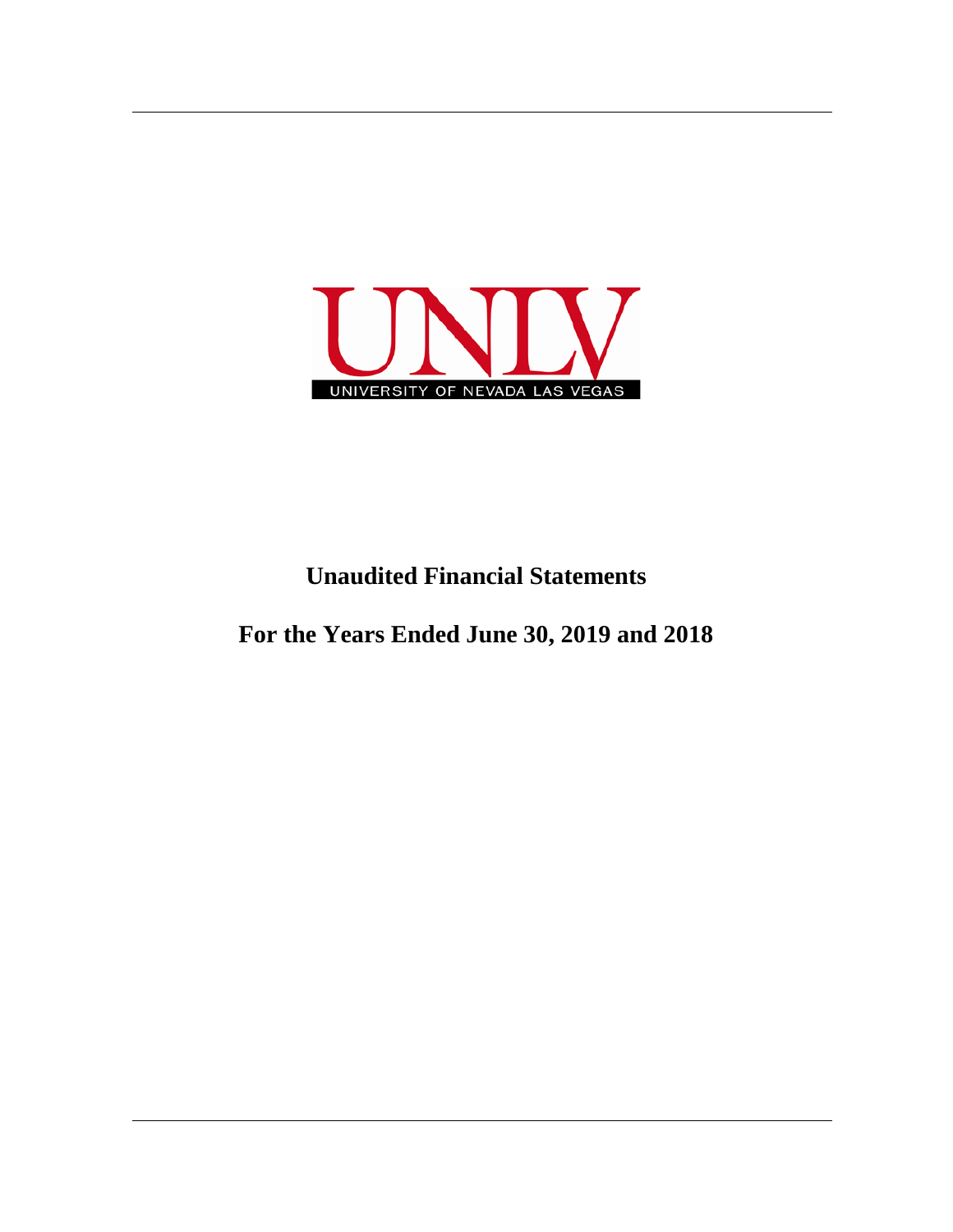## **UNIVERSITY OF NEVADA, LAS VEGAS STATEMENTS OF NET POSITION AS OF JUNE 30, 2019 AND 2018 UNAUDITED**

|                                                      | <b>University</b> |                  | Organizations    |                  |
|------------------------------------------------------|-------------------|------------------|------------------|------------------|
|                                                      | 2019              | 2018             | 2019             | 2018             |
| Assets                                               |                   |                  |                  |                  |
| <b>Current Assets:</b>                               |                   |                  |                  |                  |
| Cash and cash equivalents                            | 39,599,000        | \$<br>42,627,000 | \$<br>13,865,000 | \$<br>24,698,000 |
| Short-term investments                               | 323,405,000       | 319,476,000      | 63,499,000       | 59,411,000       |
| Accounts receivable, net                             | 8,315,000         | 10,277,000       | 2,005,000        | 2,388,000        |
| Due from related institutions                        |                   | 97,000           |                  |                  |
| Due from system related organizations                | 4.423.000         | 967,000          | 153,000          | 137,000          |
| Receivable from U.S. Government                      | 34,713,000        | 36,719,000       |                  |                  |
| Receivable from State of Nevada                      | 14,031,000        | 11,122,000       |                  |                  |
| Current portion of pledges receivable, net           |                   |                  | 17,205,000       | 17,213,000       |
| Patient accounts receivable, net                     |                   |                  | 8,867,000        | 12,069,000       |
| Accrued interest receivable                          |                   |                  | 793,000          | 577,000          |
| Current portion of Ioans receivable, net             | 322,000           | 319,000          |                  |                  |
| Inventories                                          | 1,688,000         | 2,070,000        | 319,000          | 319,000          |
| Current portion of prepaid expenditures and deposits | 6,214,000         | 7,626,000        | 405,000          | 3,258,000        |
| Other current assets                                 | 1,330,000         |                  | 49,000           |                  |
| <b>Total Current Assets</b>                          | 434,040,000       | 431,300,000      | 107,160,000      | 120,070,000      |
| Noncurrent Assets:                                   |                   |                  |                  |                  |
| Cash held by State Treasurer                         | 41,349,000        | 46,758,000       |                  |                  |
| Restricted cash and cash equivalents                 | 24,169,000        | 35,485,000       |                  |                  |
| Due from related institutions                        |                   | 3,094,000        |                  |                  |
| Due from system related organizations                | 14,700,000        | 15,978,000       |                  |                  |
| Pledges receivable, net                              |                   |                  | 22,396,000       | 27,569,000       |
| Receivable from State of Nevada                      | 1,372,000         | 6,554,000        |                  |                  |
| Investments                                          |                   |                  | 79,422,000       | 64,902,000       |
| Endowment investments                                | 55,892,000        | 55,356,000       | 193,152,000      | 174,806,000      |
| Loans receivable, net                                | 2,016,000         | 2,251,000        |                  |                  |
| Long-term prepaid expenditures and deposits          | 175,000           | 419,000          |                  |                  |
| Assets held in charitable remainder trusts           |                   |                  | 1,215,000        | 4,906,000        |
| Capital assets, net                                  | 949,696,000       | 930,715,000      | 7,978,000        | 9,277,000        |
| Other assets                                         | 1,247,000         |                  | 13,873,000       | 13,801,000       |
| <b>Total Noncurrent Assets</b>                       | 1,090,616,000     | 1,096,610,000    | 318,036,000      | 295,261,000      |
| <b>Total Assets</b>                                  | 1,524,656,000     | 1,527,910,000    | 425,196,000      | 415,331,000      |
| Deferred Outflows of Resources                       |                   |                  |                  |                  |
| Pension related                                      | 24,908,000        | 22,674,000       |                  |                  |
| OPEB related                                         | 6,919,000         | 6,538,000        |                  |                  |
| Intra-entity sales of future revenues                |                   |                  | 274,000          | 363,000          |
| Debt cost on bond refunding                          | 4,308,000         | 4,740,000        |                  |                  |
| Total Deferred Outflows of Resources                 | 36,135,000        | 33,952,000       | 274,000          | 363,000          |
|                                                      |                   |                  |                  |                  |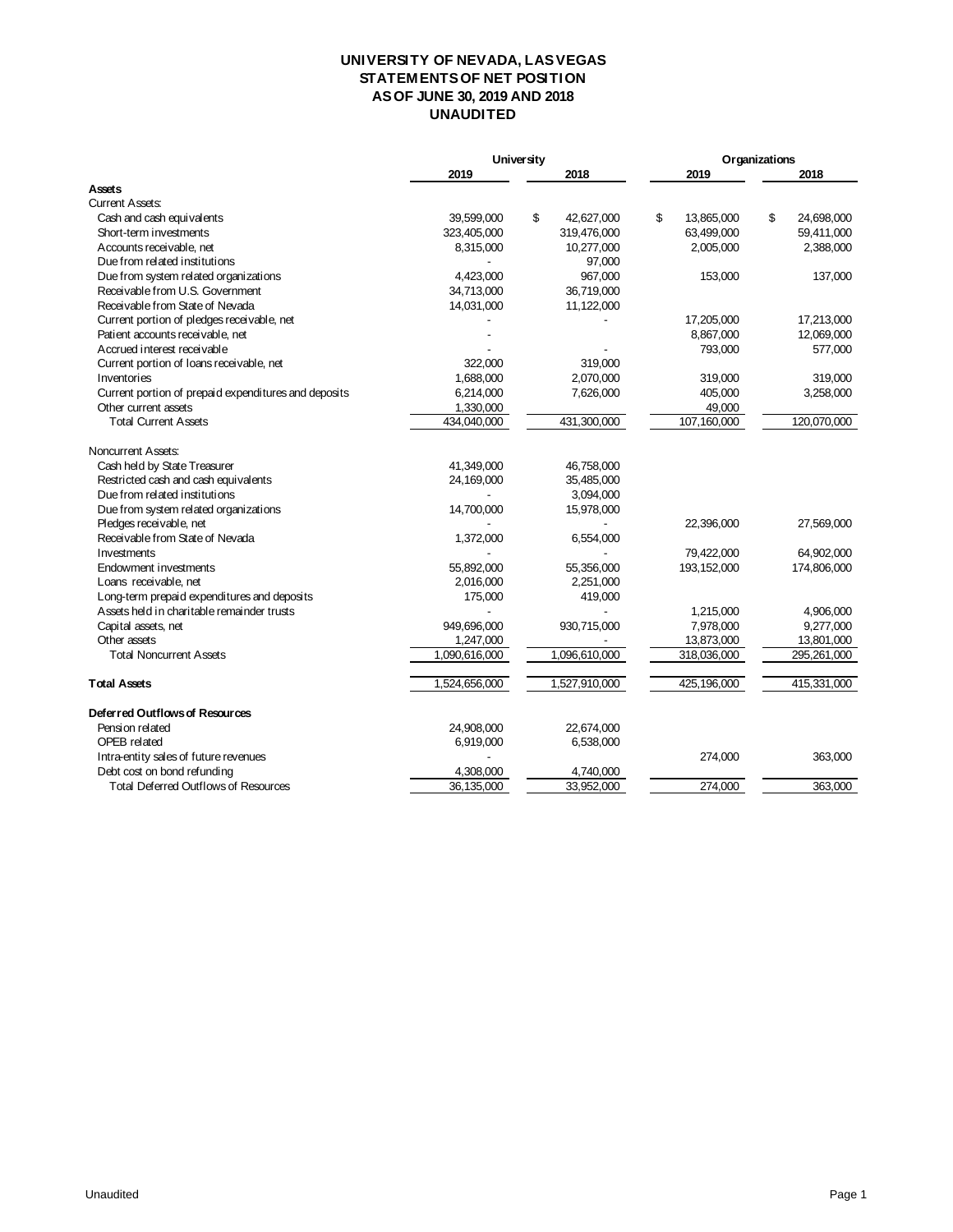## **UNIVERSITY OF NEVADA, LAS VEGAS STATEMENTS OF NET POSITION AS OF JUNE 30, 2019 AND 2018 UNAUDITED**

|                                                                | <b>University</b> |                   | Organizations     |                   |
|----------------------------------------------------------------|-------------------|-------------------|-------------------|-------------------|
|                                                                | 2019              | 2018              | 2019              | 2018              |
| Liabilities                                                    |                   |                   |                   |                   |
| Current Liabilities:                                           |                   |                   |                   |                   |
| Accounts payable                                               | 23,792,000        | 19,799,000        | 2,299,000         | 2,961,000         |
| Accrued payroll and related liabilities                        | 34,305,000        | 34,988,000        | 1,347,000         | 1,323,000         |
| Unemployment insurance and worker's compensation liability     | 1,700,000         | 2,988,000         |                   |                   |
| Due to related institutions                                    | 5,445,000         | 5,203,000         |                   |                   |
| Due to system related organizations                            | 153,000           | 2,882,000         | 4,435,000         | 2,674,000         |
| Current portion of compensated absences                        | 15,504,000        | 13,416,000        |                   |                   |
| Current portion of long term debt                              | 22,652,000        | 20,078,000        |                   |                   |
| Current portion of obligations under capital leases            |                   |                   | 240,000           | 228,000           |
| Accrued interest payable                                       | 4,928,000         | 5,176,000         |                   | 1,000             |
| Unearned revenue                                               | 27,823,000        | 25,267,000        | 114,000           | 115,000           |
| Funds held in trust for others                                 | 4,704,000         | 2,756,000         |                   |                   |
| Current portion of Liability under charitable remainder trusts |                   |                   | 29,000            | 413,000           |
| Other current liabilities                                      |                   |                   | 1,912,000         | 452,000           |
| <b>Total Current Liabilities</b>                               | 141,006,000       | 132,553,000       | 10,376,000        | 8,167,000         |
| Noncurrent Liabilities:                                        |                   |                   |                   |                   |
| Unearned revenue                                               | 544,000           | 627,000           |                   |                   |
| Refundable advances under federal loan program                 | 2,627,000         | 2,534,000         |                   |                   |
| Compensated absences                                           | 7,194,000         | 5,343,000         |                   |                   |
| Long term debt                                                 | 239,899,000       | 263,955,000       |                   |                   |
| Obligations under capital leases                               |                   |                   | 453,000           | 693,000           |
| Liability under charitable remainder trusts                    |                   |                   | 149,000           | 157,000           |
| Due to system related organizations                            |                   |                   | 14,700,000        | 14,611,000        |
| Net pension liability                                          | 132,491,000       | 127,072,000       |                   |                   |
| Net OPEB liability                                             | 215,294,000       | 203,680,000       |                   |                   |
| Other liabilities                                              |                   |                   | 707,000           | 855,000           |
| <b>Total Noncurrent Liabilities</b>                            | 598,049,000       | 603,211,000       | 16,009,000        | 16,316,000        |
| <b>Total Liabilities</b>                                       | 739,055,000       | 735,764,000       | 26,385,000        | 24,483,000        |
| Deferred Inflows of Resources                                  |                   |                   |                   |                   |
| Pension related                                                | 5,297,000         | 8,339,000         |                   |                   |
| OPEB related                                                   | 14,436,000        | 12,677,000        |                   |                   |
| Service Concession Arrangements                                | 2,645,000         |                   |                   |                   |
| Endowment pledge donations, net                                |                   |                   |                   |                   |
| Split-interest agreements                                      |                   |                   | 857,000           | 3,997,000         |
| Deferred lease revenue                                         |                   |                   | 6,621,000         | 6,722,000         |
| Total Deferred Inflows of Resources                            | 22,378,000        | 21,016,000        | 7,478,000         | 10,719,000        |
|                                                                |                   |                   |                   |                   |
| <b>Total Net Position</b>                                      | 799,358,000       | \$<br>805,082,000 | \$<br>391,607,000 | \$<br>380,492,000 |
| Net Position consist of:                                       |                   |                   |                   |                   |
| Net Investment in Capital Assets                               | 704,787,000       | 681,446,000       | 7,307,000         | 7,378,000         |
| Restricted for:                                                |                   |                   |                   |                   |
| Nonexpendable                                                  | 12,102,000        | 12,057,000        | 155, 182, 000     | 145,346,000       |
| Expendable                                                     |                   |                   |                   |                   |
| Scholarships, research and instruction                         | 54,473,000        | 52,845,000        | 219,765,000       | 211,996,000       |
| Loans                                                          | 681,000           | 641,000           |                   |                   |
| Capital projects                                               | 62,685,000        | 70,726,000        |                   |                   |
| Debt service                                                   | 12,142,000        | 11,515,000        |                   |                   |
| Unrestricted                                                   | (47, 512, 000)    | (24, 148, 000)    | 9,353,000         | 15,772,000        |
| <b>Total Net Position</b>                                      | 799,358,000       | \$<br>805,082,000 | \$<br>391,607,000 | \$<br>380,492,000 |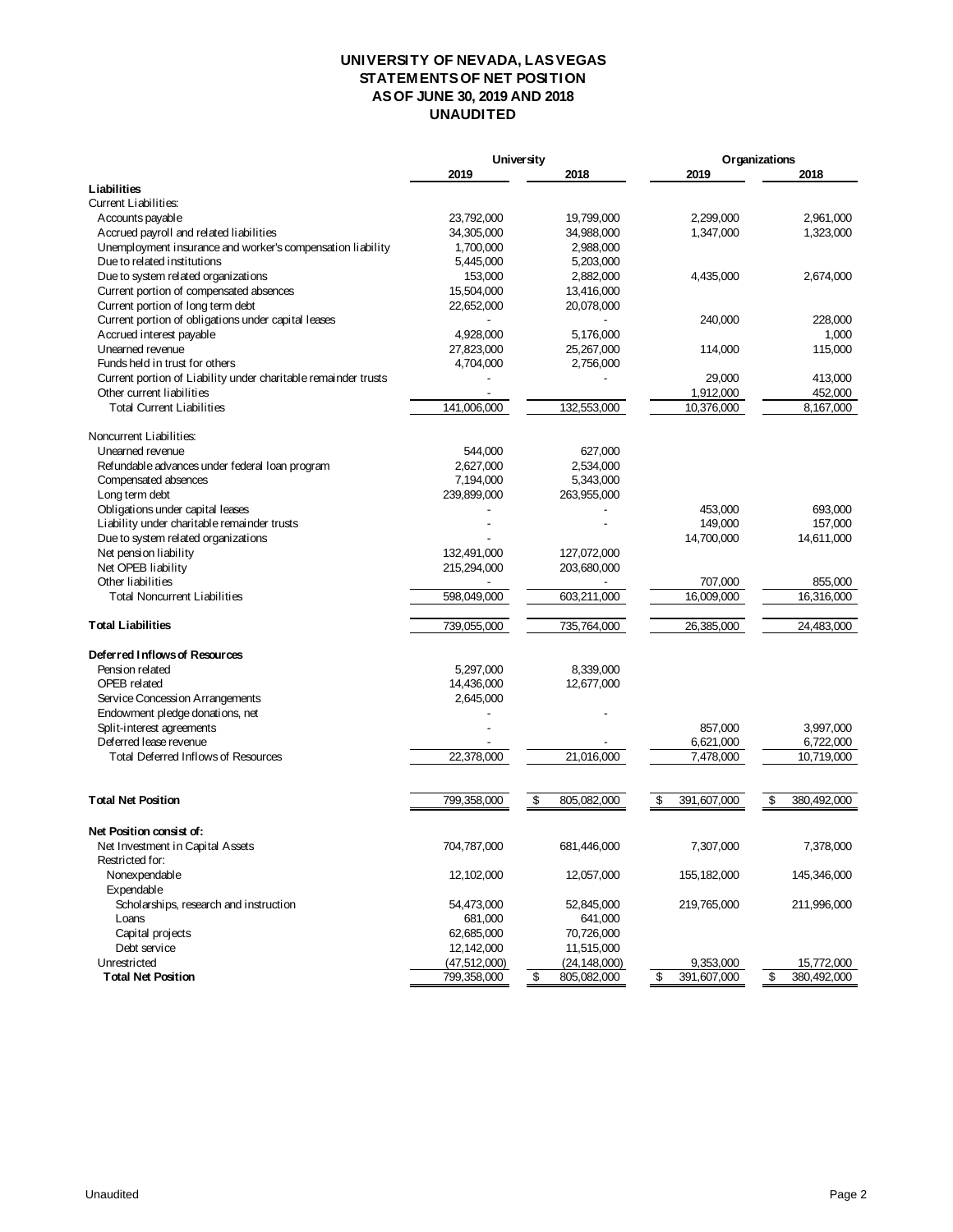#### **UNIVERSITY OF NEVADA, LAS VEGAS STATEMENTS OF REVENUES, EXPENSES, AND CHANGES IN NET POSITION FOR THE YEARS ENDED JUNE 30, 2019 AND 2018 UNAUDITED**

|                                                                                     | <b>University</b>        |                                | Organizations     |                |
|-------------------------------------------------------------------------------------|--------------------------|--------------------------------|-------------------|----------------|
|                                                                                     | 2019                     | 2018                           | 2019              | 2018           |
| <b>Revenues</b>                                                                     |                          |                                |                   |                |
| <b>Operating Revenues</b>                                                           |                          |                                |                   |                |
| Student tuition and fees (net of scholarship allowance                              |                          |                                |                   |                |
| of \$75,268,000 and \$71,552,000)                                                   | 207,620,000              | 200,872,000<br>\$              |                   |                |
| Donor contributions - cash                                                          |                          |                                | 25,713,000        | 41,287,000     |
| Donor contributions - noncash                                                       |                          |                                | 5,068,000         | 9,549,000      |
| Federal grants and contracts                                                        | 49,193,000               | 51,449,000                     |                   |                |
| State grants and contracts                                                          | 22,349,000               | 20,867,000                     |                   |                |
| Local grants and contracts<br>Other grants and contracts                            | 1,369,000<br>3,060,000   | 349,000<br>3,323,000           | 10,000            |                |
| Sales and services of educational departments (including                            |                          |                                |                   |                |
| (\$33,731,000 and \$28,620 from System Related Organizations)                       | 93,414,000               | 88,328,000                     |                   |                |
| Sales and services of auxiliary enterprises                                         |                          |                                |                   |                |
| (net of scholarship allowances of \$2,299,000 and \$2,231,000)                      | 53,194,000               | 49,543,000                     |                   |                |
| Patient revenue                                                                     |                          |                                | 33,654,000        | 40,675,000     |
| Contract revenue                                                                    |                          |                                | 16,310,000        | 15,227,000     |
| Interest earned on Ioans receivable                                                 | 58,000                   | 57,000                         |                   |                |
| Campus support                                                                      |                          |                                | 3,064,000         | 3,246,000      |
| Special events and fundraising                                                      |                          |                                | 155,000           | 224,000        |
| Other operating revenues                                                            | 6,783,000                | 7,122,000                      | 11,648,000        | 13,175,000     |
| Total operating revenues                                                            | 437,040,000              | 421,910,000                    | 95,622,000        | 123,383,000    |
|                                                                                     |                          |                                |                   |                |
| <b>Expenses</b>                                                                     |                          |                                |                   |                |
| <b>Operating Expenses</b>                                                           |                          |                                |                   |                |
| Employee compensation and benefits                                                  | 528,345,000              | 490,073,000                    | 27,311,000        | 25,692,000     |
| Utilities                                                                           | 12,295,000               | 13,093,000                     |                   |                |
| Supplies and services                                                               | 151,312,000              | 150,710,000                    | 6,909,000         | 19,408,000     |
| Scholarships and fellowships                                                        | 34,023,000               | 36,212,000                     |                   |                |
| Program expenses                                                                    |                          |                                | 14,450,000        | 21,276,000     |
| Depreciation                                                                        | 41,277,000               | 39,836,000                     | 1,706,000         | 894,000        |
| Total operating expenses                                                            | 767,252,000              | 729,924,000                    | 50,376,000        | 67,270,000     |
| Operating (loss) income                                                             | (330, 212, 000)          | (308,014,000)                  | 45,246,000        | 56,113,000     |
|                                                                                     |                          |                                |                   |                |
| Nonoperating Revenue (Expenses)                                                     |                          |                                |                   |                |
| State appropriations                                                                | 237,017,000              | 224,259,000                    |                   |                |
| Federal grants and contracts                                                        | 43,248,000               | 42,115,000                     |                   |                |
| Gifts (including \$25,102,000 and \$22,885,000 from                                 |                          |                                |                   |                |
| System Related Organizations)<br>Investment income (loss), net                      | 26,119,000               | 23,828,000                     |                   |                |
|                                                                                     | 20,154,000               | 26,940,000                     | 15,824,000        | 17,412,000     |
| Gail (loss) on disposal of capital assets<br>Interest on capital asset-related debt | (176,000)<br>(8,739,000) | 381,000<br>(8,610,000)         | 8,000<br>(50,000) | (190,000)      |
| Payments to University of Nevada, Las Vegas                                         |                          |                                | (63,771,000)      | (86, 154, 000) |
| Net transfers to System Administration and Institutions                             | 2,532,000                | (8,082,000)                    |                   |                |
| Other nonoperating revenues (expenses)                                              | (1, 141, 000)            | 346,000                        | 4,190,000         | 1,400,000      |
| Net nonoperating revenues (expenses)                                                | 319,014,000              | 301,177,000                    | (43,799,000)      | (67,532,000)   |
|                                                                                     |                          |                                |                   |                |
| Income (loss) before other revenue, expenses, gains or losses                       | (11, 198, 000)           | (6,837,000)                    | 1,447,000         | (11, 419, 000) |
| Other Revenues (Expenses)                                                           |                          |                                |                   |                |
| Capital grants and gifts (including \$5,265,000 and \$35,390,000 from               |                          |                                |                   |                |
| System Related Organizations)                                                       | 5,431,000                | 37,076,000                     |                   |                |
| State appropriations restricted for capital purposes                                |                          | 32,946,000                     |                   |                |
| Additions to permanent endowments                                                   |                          |                                |                   |                |
| (including \$7,000 and \$0 from System Related Organizations)                       | 43,000                   |                                | 9,627,000         | 4,619,000      |
| Other Foundation                                                                    |                          |                                | 41,000            | 60,000         |
| Total other revenues                                                                | 5,474,000                | 70,022,000                     | 9,668,000         | 4,679,000      |
| Increase (Decrease) in Net Position                                                 | (5,724,000)              | 63,185,000                     | 11,115,000        | (6,740,000)    |
|                                                                                     |                          |                                |                   |                |
| <b>Net Position</b>                                                                 |                          |                                |                   |                |
| Net Position - beginning of year - as originally reported                           | 805,082,000              | 946,402,000                    | 380,492,000       | 387,232,000    |
| Cumulative effect of changes in accounting principle:                               |                          |                                |                   |                |
| Change in accounting for OPEB<br>Net Position - beginning of year - as restated     | 805,082,000              | (204, 505, 000)<br>741,897,000 | 380,492,000       | 387,232,000    |
| Net Position - end of year                                                          | \$<br>799,358,000        | \$<br>805,082,000              | \$391,607,000     | \$380,492,000  |
|                                                                                     |                          |                                |                   |                |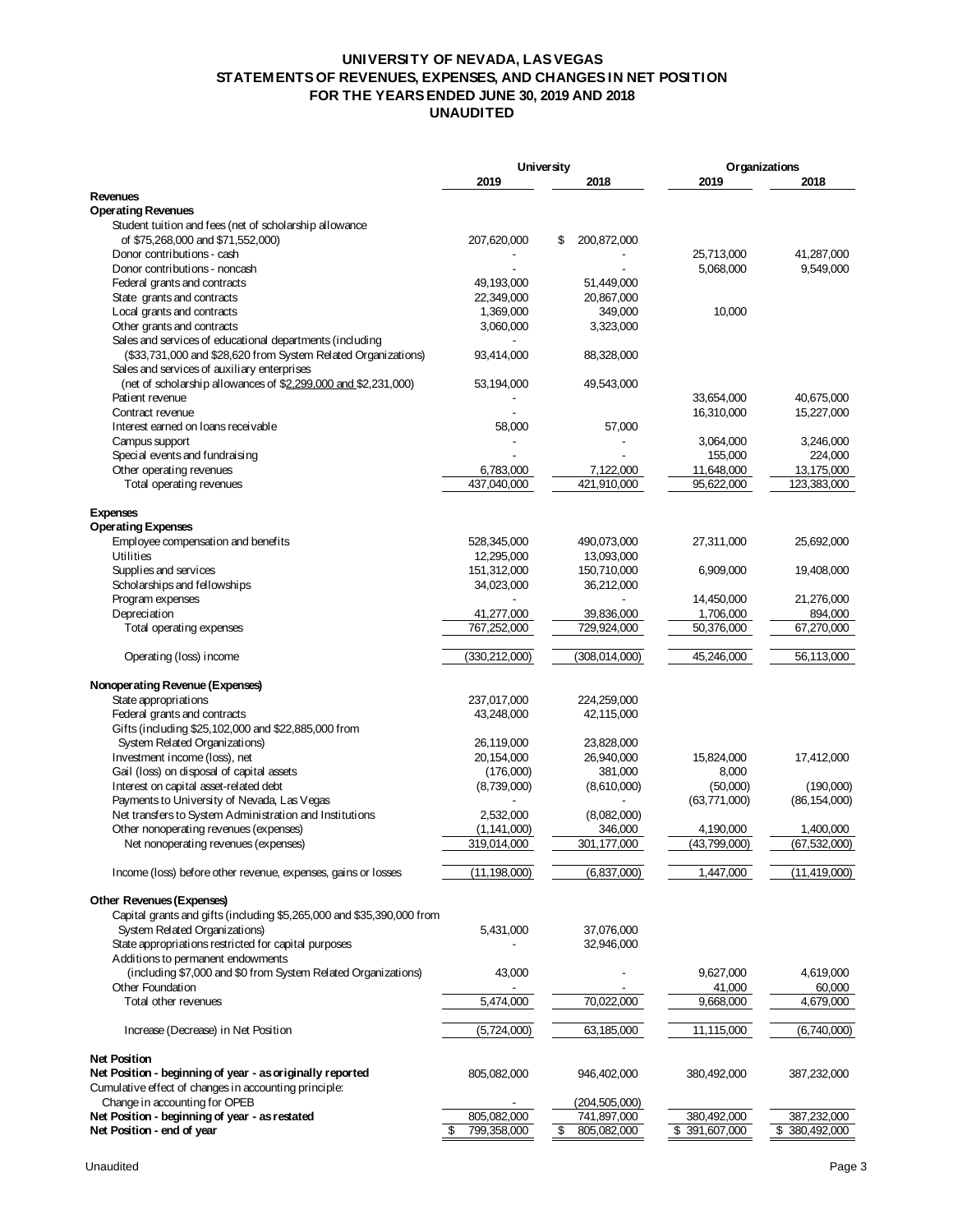## **UNIVERSITY OF NEVADA, LAS VEGAS STATEMENTS OF CASH FLOWS FOR THE YEARS ENDED JUNE 30, 2019 AND 2018 UNAUDITED**

| 2019<br>2018<br>Cash flows from operating activities<br>\$<br>Tuition and fees<br>208,463,000<br>202,375,000<br>Grants and contracts<br>80,435,000<br>63,661,000<br>(146,031,000)<br>(144, 556, 000)<br>Payments to suppliers<br>Payments for utilities<br>(12, 179, 000)<br>(13,044,000)<br>Payments for compensation and benefits<br>(512, 872, 000)<br>(478, 847, 000)<br>Payments for scholarships and fellowships<br>(33,838,000)<br>(36, 141, 000)<br>Loans issued to students and employees<br>(283,000)<br>(283,000)<br>Collection of loans to students and employees<br>454,000<br>483,000<br>Sales and services of auxiliary enterprises<br>49,055,000<br>53,185,000<br>Sales and services of educational departments<br>88,351,000<br>86,277,000<br>Other receipts<br>6,470,000<br>6,722,000<br>Cash flows from operating activities<br>(267, 845, 000)<br>(264, 298, 000)<br>Cash flows from noncapital financing activities<br>State appropriations<br>217,222,000<br>232,737,000<br><b>Federal Grants and Contracts</b><br>43,410,000<br>40,051,000<br>Net transfers to System Administration and Institutions<br>2,532,000<br>(8,082,000)<br>Gifts and grants for other than capital purposes<br>25,774,000<br>22,858,000<br>Gifts for endowment purposes<br>43,000<br>Direct lending receipts<br>57,817,000<br>57,388,000<br>Direct lending disbursements<br>(56, 272, 000)<br>(69, 384, 000)<br>Agency transactions<br>1,985,000<br>1,027,000<br>Principal payments received from loan to NSHE<br>3,094,000<br>87,000<br>Interest received from Ioan to NSHE<br>96,000<br>114,000<br>Proceeds from Note for School of Medicine<br>Loan advances to system related organizations<br>(15,317,000)<br>Proceeds from notes payable<br>14,650,000<br>Other<br>189,000<br>306,000<br>Cash flows from noncapital financing activities<br>311,423,000<br>260,902,000<br>Cash flows from capital financing activities<br>Proceeds from capital debt<br>15,297,000<br>Proceeds from sale of land<br>Proceeds from sales of property and equipment<br>939,000<br>532,000<br>Capital appropriations<br>5,182,000<br>42,213,000<br>Capital grants and gifts received<br>30,328,000<br>5,220,000<br>Payments for debt issuance costs<br>(55,000)<br>Loan issuance costs<br>Purchases of capital assets<br>(60, 322, 000)<br>(42,961,000)<br>Principal paid on capital debt and leases<br>(19,711,000)<br>(13,073,000)<br>Interest paid on capital debt and leases<br>(10,327,000)<br>(10, 230, 000)<br>Deposit for capital land purchase<br>Other<br>Cash flows from capital financing activities<br>22,051,000<br>(79,019,000)<br>Cash flows from investing activities<br>Proceeds from sales and maturities of investments<br>104,413,000<br>48,607,000<br>Purchase of investments<br>(97,207,000)<br>(21, 170, 000)<br>Interest and dividends received on investments<br>8,784,000<br>7,171,000<br>Net increase in cash equivalents, non current investments<br>258,000<br>(302,000)<br>Cash flows from investing activities<br>15,688,000<br>34,866,000<br>Net increase (decrease) in cash and cash equivalents<br>(19,753,000)<br>53,521,000<br>Cash and cash equivalents, beginning of year<br>124,870,000<br>71,349,000 |                                        | <b>University</b> |                   |  |
|-----------------------------------------------------------------------------------------------------------------------------------------------------------------------------------------------------------------------------------------------------------------------------------------------------------------------------------------------------------------------------------------------------------------------------------------------------------------------------------------------------------------------------------------------------------------------------------------------------------------------------------------------------------------------------------------------------------------------------------------------------------------------------------------------------------------------------------------------------------------------------------------------------------------------------------------------------------------------------------------------------------------------------------------------------------------------------------------------------------------------------------------------------------------------------------------------------------------------------------------------------------------------------------------------------------------------------------------------------------------------------------------------------------------------------------------------------------------------------------------------------------------------------------------------------------------------------------------------------------------------------------------------------------------------------------------------------------------------------------------------------------------------------------------------------------------------------------------------------------------------------------------------------------------------------------------------------------------------------------------------------------------------------------------------------------------------------------------------------------------------------------------------------------------------------------------------------------------------------------------------------------------------------------------------------------------------------------------------------------------------------------------------------------------------------------------------------------------------------------------------------------------------------------------------------------------------------------------------------------------------------------------------------------------------------------------------------------------------------------------------------------------------------------------------------------------------------------------------------------------------------------------------------------------------------------------------------------------------------------------------------------------------------------------------------------------------------------------------------------------------------------------------------------------------------------------------------------------------------------|----------------------------------------|-------------------|-------------------|--|
|                                                                                                                                                                                                                                                                                                                                                                                                                                                                                                                                                                                                                                                                                                                                                                                                                                                                                                                                                                                                                                                                                                                                                                                                                                                                                                                                                                                                                                                                                                                                                                                                                                                                                                                                                                                                                                                                                                                                                                                                                                                                                                                                                                                                                                                                                                                                                                                                                                                                                                                                                                                                                                                                                                                                                                                                                                                                                                                                                                                                                                                                                                                                                                                                                                   |                                        |                   |                   |  |
|                                                                                                                                                                                                                                                                                                                                                                                                                                                                                                                                                                                                                                                                                                                                                                                                                                                                                                                                                                                                                                                                                                                                                                                                                                                                                                                                                                                                                                                                                                                                                                                                                                                                                                                                                                                                                                                                                                                                                                                                                                                                                                                                                                                                                                                                                                                                                                                                                                                                                                                                                                                                                                                                                                                                                                                                                                                                                                                                                                                                                                                                                                                                                                                                                                   |                                        |                   |                   |  |
|                                                                                                                                                                                                                                                                                                                                                                                                                                                                                                                                                                                                                                                                                                                                                                                                                                                                                                                                                                                                                                                                                                                                                                                                                                                                                                                                                                                                                                                                                                                                                                                                                                                                                                                                                                                                                                                                                                                                                                                                                                                                                                                                                                                                                                                                                                                                                                                                                                                                                                                                                                                                                                                                                                                                                                                                                                                                                                                                                                                                                                                                                                                                                                                                                                   |                                        |                   |                   |  |
|                                                                                                                                                                                                                                                                                                                                                                                                                                                                                                                                                                                                                                                                                                                                                                                                                                                                                                                                                                                                                                                                                                                                                                                                                                                                                                                                                                                                                                                                                                                                                                                                                                                                                                                                                                                                                                                                                                                                                                                                                                                                                                                                                                                                                                                                                                                                                                                                                                                                                                                                                                                                                                                                                                                                                                                                                                                                                                                                                                                                                                                                                                                                                                                                                                   |                                        |                   |                   |  |
|                                                                                                                                                                                                                                                                                                                                                                                                                                                                                                                                                                                                                                                                                                                                                                                                                                                                                                                                                                                                                                                                                                                                                                                                                                                                                                                                                                                                                                                                                                                                                                                                                                                                                                                                                                                                                                                                                                                                                                                                                                                                                                                                                                                                                                                                                                                                                                                                                                                                                                                                                                                                                                                                                                                                                                                                                                                                                                                                                                                                                                                                                                                                                                                                                                   |                                        |                   |                   |  |
|                                                                                                                                                                                                                                                                                                                                                                                                                                                                                                                                                                                                                                                                                                                                                                                                                                                                                                                                                                                                                                                                                                                                                                                                                                                                                                                                                                                                                                                                                                                                                                                                                                                                                                                                                                                                                                                                                                                                                                                                                                                                                                                                                                                                                                                                                                                                                                                                                                                                                                                                                                                                                                                                                                                                                                                                                                                                                                                                                                                                                                                                                                                                                                                                                                   |                                        |                   |                   |  |
|                                                                                                                                                                                                                                                                                                                                                                                                                                                                                                                                                                                                                                                                                                                                                                                                                                                                                                                                                                                                                                                                                                                                                                                                                                                                                                                                                                                                                                                                                                                                                                                                                                                                                                                                                                                                                                                                                                                                                                                                                                                                                                                                                                                                                                                                                                                                                                                                                                                                                                                                                                                                                                                                                                                                                                                                                                                                                                                                                                                                                                                                                                                                                                                                                                   |                                        |                   |                   |  |
|                                                                                                                                                                                                                                                                                                                                                                                                                                                                                                                                                                                                                                                                                                                                                                                                                                                                                                                                                                                                                                                                                                                                                                                                                                                                                                                                                                                                                                                                                                                                                                                                                                                                                                                                                                                                                                                                                                                                                                                                                                                                                                                                                                                                                                                                                                                                                                                                                                                                                                                                                                                                                                                                                                                                                                                                                                                                                                                                                                                                                                                                                                                                                                                                                                   |                                        |                   |                   |  |
|                                                                                                                                                                                                                                                                                                                                                                                                                                                                                                                                                                                                                                                                                                                                                                                                                                                                                                                                                                                                                                                                                                                                                                                                                                                                                                                                                                                                                                                                                                                                                                                                                                                                                                                                                                                                                                                                                                                                                                                                                                                                                                                                                                                                                                                                                                                                                                                                                                                                                                                                                                                                                                                                                                                                                                                                                                                                                                                                                                                                                                                                                                                                                                                                                                   |                                        |                   |                   |  |
|                                                                                                                                                                                                                                                                                                                                                                                                                                                                                                                                                                                                                                                                                                                                                                                                                                                                                                                                                                                                                                                                                                                                                                                                                                                                                                                                                                                                                                                                                                                                                                                                                                                                                                                                                                                                                                                                                                                                                                                                                                                                                                                                                                                                                                                                                                                                                                                                                                                                                                                                                                                                                                                                                                                                                                                                                                                                                                                                                                                                                                                                                                                                                                                                                                   |                                        |                   |                   |  |
|                                                                                                                                                                                                                                                                                                                                                                                                                                                                                                                                                                                                                                                                                                                                                                                                                                                                                                                                                                                                                                                                                                                                                                                                                                                                                                                                                                                                                                                                                                                                                                                                                                                                                                                                                                                                                                                                                                                                                                                                                                                                                                                                                                                                                                                                                                                                                                                                                                                                                                                                                                                                                                                                                                                                                                                                                                                                                                                                                                                                                                                                                                                                                                                                                                   |                                        |                   |                   |  |
|                                                                                                                                                                                                                                                                                                                                                                                                                                                                                                                                                                                                                                                                                                                                                                                                                                                                                                                                                                                                                                                                                                                                                                                                                                                                                                                                                                                                                                                                                                                                                                                                                                                                                                                                                                                                                                                                                                                                                                                                                                                                                                                                                                                                                                                                                                                                                                                                                                                                                                                                                                                                                                                                                                                                                                                                                                                                                                                                                                                                                                                                                                                                                                                                                                   |                                        |                   |                   |  |
|                                                                                                                                                                                                                                                                                                                                                                                                                                                                                                                                                                                                                                                                                                                                                                                                                                                                                                                                                                                                                                                                                                                                                                                                                                                                                                                                                                                                                                                                                                                                                                                                                                                                                                                                                                                                                                                                                                                                                                                                                                                                                                                                                                                                                                                                                                                                                                                                                                                                                                                                                                                                                                                                                                                                                                                                                                                                                                                                                                                                                                                                                                                                                                                                                                   |                                        |                   |                   |  |
|                                                                                                                                                                                                                                                                                                                                                                                                                                                                                                                                                                                                                                                                                                                                                                                                                                                                                                                                                                                                                                                                                                                                                                                                                                                                                                                                                                                                                                                                                                                                                                                                                                                                                                                                                                                                                                                                                                                                                                                                                                                                                                                                                                                                                                                                                                                                                                                                                                                                                                                                                                                                                                                                                                                                                                                                                                                                                                                                                                                                                                                                                                                                                                                                                                   |                                        |                   |                   |  |
|                                                                                                                                                                                                                                                                                                                                                                                                                                                                                                                                                                                                                                                                                                                                                                                                                                                                                                                                                                                                                                                                                                                                                                                                                                                                                                                                                                                                                                                                                                                                                                                                                                                                                                                                                                                                                                                                                                                                                                                                                                                                                                                                                                                                                                                                                                                                                                                                                                                                                                                                                                                                                                                                                                                                                                                                                                                                                                                                                                                                                                                                                                                                                                                                                                   |                                        |                   |                   |  |
|                                                                                                                                                                                                                                                                                                                                                                                                                                                                                                                                                                                                                                                                                                                                                                                                                                                                                                                                                                                                                                                                                                                                                                                                                                                                                                                                                                                                                                                                                                                                                                                                                                                                                                                                                                                                                                                                                                                                                                                                                                                                                                                                                                                                                                                                                                                                                                                                                                                                                                                                                                                                                                                                                                                                                                                                                                                                                                                                                                                                                                                                                                                                                                                                                                   |                                        |                   |                   |  |
|                                                                                                                                                                                                                                                                                                                                                                                                                                                                                                                                                                                                                                                                                                                                                                                                                                                                                                                                                                                                                                                                                                                                                                                                                                                                                                                                                                                                                                                                                                                                                                                                                                                                                                                                                                                                                                                                                                                                                                                                                                                                                                                                                                                                                                                                                                                                                                                                                                                                                                                                                                                                                                                                                                                                                                                                                                                                                                                                                                                                                                                                                                                                                                                                                                   |                                        |                   |                   |  |
|                                                                                                                                                                                                                                                                                                                                                                                                                                                                                                                                                                                                                                                                                                                                                                                                                                                                                                                                                                                                                                                                                                                                                                                                                                                                                                                                                                                                                                                                                                                                                                                                                                                                                                                                                                                                                                                                                                                                                                                                                                                                                                                                                                                                                                                                                                                                                                                                                                                                                                                                                                                                                                                                                                                                                                                                                                                                                                                                                                                                                                                                                                                                                                                                                                   |                                        |                   |                   |  |
|                                                                                                                                                                                                                                                                                                                                                                                                                                                                                                                                                                                                                                                                                                                                                                                                                                                                                                                                                                                                                                                                                                                                                                                                                                                                                                                                                                                                                                                                                                                                                                                                                                                                                                                                                                                                                                                                                                                                                                                                                                                                                                                                                                                                                                                                                                                                                                                                                                                                                                                                                                                                                                                                                                                                                                                                                                                                                                                                                                                                                                                                                                                                                                                                                                   |                                        |                   |                   |  |
|                                                                                                                                                                                                                                                                                                                                                                                                                                                                                                                                                                                                                                                                                                                                                                                                                                                                                                                                                                                                                                                                                                                                                                                                                                                                                                                                                                                                                                                                                                                                                                                                                                                                                                                                                                                                                                                                                                                                                                                                                                                                                                                                                                                                                                                                                                                                                                                                                                                                                                                                                                                                                                                                                                                                                                                                                                                                                                                                                                                                                                                                                                                                                                                                                                   |                                        |                   |                   |  |
|                                                                                                                                                                                                                                                                                                                                                                                                                                                                                                                                                                                                                                                                                                                                                                                                                                                                                                                                                                                                                                                                                                                                                                                                                                                                                                                                                                                                                                                                                                                                                                                                                                                                                                                                                                                                                                                                                                                                                                                                                                                                                                                                                                                                                                                                                                                                                                                                                                                                                                                                                                                                                                                                                                                                                                                                                                                                                                                                                                                                                                                                                                                                                                                                                                   |                                        |                   |                   |  |
|                                                                                                                                                                                                                                                                                                                                                                                                                                                                                                                                                                                                                                                                                                                                                                                                                                                                                                                                                                                                                                                                                                                                                                                                                                                                                                                                                                                                                                                                                                                                                                                                                                                                                                                                                                                                                                                                                                                                                                                                                                                                                                                                                                                                                                                                                                                                                                                                                                                                                                                                                                                                                                                                                                                                                                                                                                                                                                                                                                                                                                                                                                                                                                                                                                   |                                        |                   |                   |  |
|                                                                                                                                                                                                                                                                                                                                                                                                                                                                                                                                                                                                                                                                                                                                                                                                                                                                                                                                                                                                                                                                                                                                                                                                                                                                                                                                                                                                                                                                                                                                                                                                                                                                                                                                                                                                                                                                                                                                                                                                                                                                                                                                                                                                                                                                                                                                                                                                                                                                                                                                                                                                                                                                                                                                                                                                                                                                                                                                                                                                                                                                                                                                                                                                                                   |                                        |                   |                   |  |
|                                                                                                                                                                                                                                                                                                                                                                                                                                                                                                                                                                                                                                                                                                                                                                                                                                                                                                                                                                                                                                                                                                                                                                                                                                                                                                                                                                                                                                                                                                                                                                                                                                                                                                                                                                                                                                                                                                                                                                                                                                                                                                                                                                                                                                                                                                                                                                                                                                                                                                                                                                                                                                                                                                                                                                                                                                                                                                                                                                                                                                                                                                                                                                                                                                   |                                        |                   |                   |  |
|                                                                                                                                                                                                                                                                                                                                                                                                                                                                                                                                                                                                                                                                                                                                                                                                                                                                                                                                                                                                                                                                                                                                                                                                                                                                                                                                                                                                                                                                                                                                                                                                                                                                                                                                                                                                                                                                                                                                                                                                                                                                                                                                                                                                                                                                                                                                                                                                                                                                                                                                                                                                                                                                                                                                                                                                                                                                                                                                                                                                                                                                                                                                                                                                                                   |                                        |                   |                   |  |
|                                                                                                                                                                                                                                                                                                                                                                                                                                                                                                                                                                                                                                                                                                                                                                                                                                                                                                                                                                                                                                                                                                                                                                                                                                                                                                                                                                                                                                                                                                                                                                                                                                                                                                                                                                                                                                                                                                                                                                                                                                                                                                                                                                                                                                                                                                                                                                                                                                                                                                                                                                                                                                                                                                                                                                                                                                                                                                                                                                                                                                                                                                                                                                                                                                   |                                        |                   |                   |  |
|                                                                                                                                                                                                                                                                                                                                                                                                                                                                                                                                                                                                                                                                                                                                                                                                                                                                                                                                                                                                                                                                                                                                                                                                                                                                                                                                                                                                                                                                                                                                                                                                                                                                                                                                                                                                                                                                                                                                                                                                                                                                                                                                                                                                                                                                                                                                                                                                                                                                                                                                                                                                                                                                                                                                                                                                                                                                                                                                                                                                                                                                                                                                                                                                                                   |                                        |                   |                   |  |
|                                                                                                                                                                                                                                                                                                                                                                                                                                                                                                                                                                                                                                                                                                                                                                                                                                                                                                                                                                                                                                                                                                                                                                                                                                                                                                                                                                                                                                                                                                                                                                                                                                                                                                                                                                                                                                                                                                                                                                                                                                                                                                                                                                                                                                                                                                                                                                                                                                                                                                                                                                                                                                                                                                                                                                                                                                                                                                                                                                                                                                                                                                                                                                                                                                   |                                        |                   |                   |  |
|                                                                                                                                                                                                                                                                                                                                                                                                                                                                                                                                                                                                                                                                                                                                                                                                                                                                                                                                                                                                                                                                                                                                                                                                                                                                                                                                                                                                                                                                                                                                                                                                                                                                                                                                                                                                                                                                                                                                                                                                                                                                                                                                                                                                                                                                                                                                                                                                                                                                                                                                                                                                                                                                                                                                                                                                                                                                                                                                                                                                                                                                                                                                                                                                                                   |                                        |                   |                   |  |
|                                                                                                                                                                                                                                                                                                                                                                                                                                                                                                                                                                                                                                                                                                                                                                                                                                                                                                                                                                                                                                                                                                                                                                                                                                                                                                                                                                                                                                                                                                                                                                                                                                                                                                                                                                                                                                                                                                                                                                                                                                                                                                                                                                                                                                                                                                                                                                                                                                                                                                                                                                                                                                                                                                                                                                                                                                                                                                                                                                                                                                                                                                                                                                                                                                   |                                        |                   |                   |  |
|                                                                                                                                                                                                                                                                                                                                                                                                                                                                                                                                                                                                                                                                                                                                                                                                                                                                                                                                                                                                                                                                                                                                                                                                                                                                                                                                                                                                                                                                                                                                                                                                                                                                                                                                                                                                                                                                                                                                                                                                                                                                                                                                                                                                                                                                                                                                                                                                                                                                                                                                                                                                                                                                                                                                                                                                                                                                                                                                                                                                                                                                                                                                                                                                                                   |                                        |                   |                   |  |
|                                                                                                                                                                                                                                                                                                                                                                                                                                                                                                                                                                                                                                                                                                                                                                                                                                                                                                                                                                                                                                                                                                                                                                                                                                                                                                                                                                                                                                                                                                                                                                                                                                                                                                                                                                                                                                                                                                                                                                                                                                                                                                                                                                                                                                                                                                                                                                                                                                                                                                                                                                                                                                                                                                                                                                                                                                                                                                                                                                                                                                                                                                                                                                                                                                   |                                        |                   |                   |  |
|                                                                                                                                                                                                                                                                                                                                                                                                                                                                                                                                                                                                                                                                                                                                                                                                                                                                                                                                                                                                                                                                                                                                                                                                                                                                                                                                                                                                                                                                                                                                                                                                                                                                                                                                                                                                                                                                                                                                                                                                                                                                                                                                                                                                                                                                                                                                                                                                                                                                                                                                                                                                                                                                                                                                                                                                                                                                                                                                                                                                                                                                                                                                                                                                                                   |                                        |                   |                   |  |
|                                                                                                                                                                                                                                                                                                                                                                                                                                                                                                                                                                                                                                                                                                                                                                                                                                                                                                                                                                                                                                                                                                                                                                                                                                                                                                                                                                                                                                                                                                                                                                                                                                                                                                                                                                                                                                                                                                                                                                                                                                                                                                                                                                                                                                                                                                                                                                                                                                                                                                                                                                                                                                                                                                                                                                                                                                                                                                                                                                                                                                                                                                                                                                                                                                   |                                        |                   |                   |  |
|                                                                                                                                                                                                                                                                                                                                                                                                                                                                                                                                                                                                                                                                                                                                                                                                                                                                                                                                                                                                                                                                                                                                                                                                                                                                                                                                                                                                                                                                                                                                                                                                                                                                                                                                                                                                                                                                                                                                                                                                                                                                                                                                                                                                                                                                                                                                                                                                                                                                                                                                                                                                                                                                                                                                                                                                                                                                                                                                                                                                                                                                                                                                                                                                                                   |                                        |                   |                   |  |
|                                                                                                                                                                                                                                                                                                                                                                                                                                                                                                                                                                                                                                                                                                                                                                                                                                                                                                                                                                                                                                                                                                                                                                                                                                                                                                                                                                                                                                                                                                                                                                                                                                                                                                                                                                                                                                                                                                                                                                                                                                                                                                                                                                                                                                                                                                                                                                                                                                                                                                                                                                                                                                                                                                                                                                                                                                                                                                                                                                                                                                                                                                                                                                                                                                   |                                        |                   |                   |  |
|                                                                                                                                                                                                                                                                                                                                                                                                                                                                                                                                                                                                                                                                                                                                                                                                                                                                                                                                                                                                                                                                                                                                                                                                                                                                                                                                                                                                                                                                                                                                                                                                                                                                                                                                                                                                                                                                                                                                                                                                                                                                                                                                                                                                                                                                                                                                                                                                                                                                                                                                                                                                                                                                                                                                                                                                                                                                                                                                                                                                                                                                                                                                                                                                                                   |                                        |                   |                   |  |
|                                                                                                                                                                                                                                                                                                                                                                                                                                                                                                                                                                                                                                                                                                                                                                                                                                                                                                                                                                                                                                                                                                                                                                                                                                                                                                                                                                                                                                                                                                                                                                                                                                                                                                                                                                                                                                                                                                                                                                                                                                                                                                                                                                                                                                                                                                                                                                                                                                                                                                                                                                                                                                                                                                                                                                                                                                                                                                                                                                                                                                                                                                                                                                                                                                   |                                        |                   |                   |  |
|                                                                                                                                                                                                                                                                                                                                                                                                                                                                                                                                                                                                                                                                                                                                                                                                                                                                                                                                                                                                                                                                                                                                                                                                                                                                                                                                                                                                                                                                                                                                                                                                                                                                                                                                                                                                                                                                                                                                                                                                                                                                                                                                                                                                                                                                                                                                                                                                                                                                                                                                                                                                                                                                                                                                                                                                                                                                                                                                                                                                                                                                                                                                                                                                                                   |                                        |                   |                   |  |
|                                                                                                                                                                                                                                                                                                                                                                                                                                                                                                                                                                                                                                                                                                                                                                                                                                                                                                                                                                                                                                                                                                                                                                                                                                                                                                                                                                                                                                                                                                                                                                                                                                                                                                                                                                                                                                                                                                                                                                                                                                                                                                                                                                                                                                                                                                                                                                                                                                                                                                                                                                                                                                                                                                                                                                                                                                                                                                                                                                                                                                                                                                                                                                                                                                   |                                        |                   |                   |  |
|                                                                                                                                                                                                                                                                                                                                                                                                                                                                                                                                                                                                                                                                                                                                                                                                                                                                                                                                                                                                                                                                                                                                                                                                                                                                                                                                                                                                                                                                                                                                                                                                                                                                                                                                                                                                                                                                                                                                                                                                                                                                                                                                                                                                                                                                                                                                                                                                                                                                                                                                                                                                                                                                                                                                                                                                                                                                                                                                                                                                                                                                                                                                                                                                                                   |                                        |                   |                   |  |
|                                                                                                                                                                                                                                                                                                                                                                                                                                                                                                                                                                                                                                                                                                                                                                                                                                                                                                                                                                                                                                                                                                                                                                                                                                                                                                                                                                                                                                                                                                                                                                                                                                                                                                                                                                                                                                                                                                                                                                                                                                                                                                                                                                                                                                                                                                                                                                                                                                                                                                                                                                                                                                                                                                                                                                                                                                                                                                                                                                                                                                                                                                                                                                                                                                   |                                        |                   |                   |  |
|                                                                                                                                                                                                                                                                                                                                                                                                                                                                                                                                                                                                                                                                                                                                                                                                                                                                                                                                                                                                                                                                                                                                                                                                                                                                                                                                                                                                                                                                                                                                                                                                                                                                                                                                                                                                                                                                                                                                                                                                                                                                                                                                                                                                                                                                                                                                                                                                                                                                                                                                                                                                                                                                                                                                                                                                                                                                                                                                                                                                                                                                                                                                                                                                                                   |                                        |                   |                   |  |
|                                                                                                                                                                                                                                                                                                                                                                                                                                                                                                                                                                                                                                                                                                                                                                                                                                                                                                                                                                                                                                                                                                                                                                                                                                                                                                                                                                                                                                                                                                                                                                                                                                                                                                                                                                                                                                                                                                                                                                                                                                                                                                                                                                                                                                                                                                                                                                                                                                                                                                                                                                                                                                                                                                                                                                                                                                                                                                                                                                                                                                                                                                                                                                                                                                   |                                        |                   |                   |  |
|                                                                                                                                                                                                                                                                                                                                                                                                                                                                                                                                                                                                                                                                                                                                                                                                                                                                                                                                                                                                                                                                                                                                                                                                                                                                                                                                                                                                                                                                                                                                                                                                                                                                                                                                                                                                                                                                                                                                                                                                                                                                                                                                                                                                                                                                                                                                                                                                                                                                                                                                                                                                                                                                                                                                                                                                                                                                                                                                                                                                                                                                                                                                                                                                                                   |                                        |                   |                   |  |
|                                                                                                                                                                                                                                                                                                                                                                                                                                                                                                                                                                                                                                                                                                                                                                                                                                                                                                                                                                                                                                                                                                                                                                                                                                                                                                                                                                                                                                                                                                                                                                                                                                                                                                                                                                                                                                                                                                                                                                                                                                                                                                                                                                                                                                                                                                                                                                                                                                                                                                                                                                                                                                                                                                                                                                                                                                                                                                                                                                                                                                                                                                                                                                                                                                   |                                        |                   |                   |  |
|                                                                                                                                                                                                                                                                                                                                                                                                                                                                                                                                                                                                                                                                                                                                                                                                                                                                                                                                                                                                                                                                                                                                                                                                                                                                                                                                                                                                                                                                                                                                                                                                                                                                                                                                                                                                                                                                                                                                                                                                                                                                                                                                                                                                                                                                                                                                                                                                                                                                                                                                                                                                                                                                                                                                                                                                                                                                                                                                                                                                                                                                                                                                                                                                                                   |                                        |                   |                   |  |
|                                                                                                                                                                                                                                                                                                                                                                                                                                                                                                                                                                                                                                                                                                                                                                                                                                                                                                                                                                                                                                                                                                                                                                                                                                                                                                                                                                                                                                                                                                                                                                                                                                                                                                                                                                                                                                                                                                                                                                                                                                                                                                                                                                                                                                                                                                                                                                                                                                                                                                                                                                                                                                                                                                                                                                                                                                                                                                                                                                                                                                                                                                                                                                                                                                   |                                        |                   |                   |  |
|                                                                                                                                                                                                                                                                                                                                                                                                                                                                                                                                                                                                                                                                                                                                                                                                                                                                                                                                                                                                                                                                                                                                                                                                                                                                                                                                                                                                                                                                                                                                                                                                                                                                                                                                                                                                                                                                                                                                                                                                                                                                                                                                                                                                                                                                                                                                                                                                                                                                                                                                                                                                                                                                                                                                                                                                                                                                                                                                                                                                                                                                                                                                                                                                                                   |                                        |                   |                   |  |
|                                                                                                                                                                                                                                                                                                                                                                                                                                                                                                                                                                                                                                                                                                                                                                                                                                                                                                                                                                                                                                                                                                                                                                                                                                                                                                                                                                                                                                                                                                                                                                                                                                                                                                                                                                                                                                                                                                                                                                                                                                                                                                                                                                                                                                                                                                                                                                                                                                                                                                                                                                                                                                                                                                                                                                                                                                                                                                                                                                                                                                                                                                                                                                                                                                   |                                        |                   |                   |  |
|                                                                                                                                                                                                                                                                                                                                                                                                                                                                                                                                                                                                                                                                                                                                                                                                                                                                                                                                                                                                                                                                                                                                                                                                                                                                                                                                                                                                                                                                                                                                                                                                                                                                                                                                                                                                                                                                                                                                                                                                                                                                                                                                                                                                                                                                                                                                                                                                                                                                                                                                                                                                                                                                                                                                                                                                                                                                                                                                                                                                                                                                                                                                                                                                                                   |                                        |                   |                   |  |
|                                                                                                                                                                                                                                                                                                                                                                                                                                                                                                                                                                                                                                                                                                                                                                                                                                                                                                                                                                                                                                                                                                                                                                                                                                                                                                                                                                                                                                                                                                                                                                                                                                                                                                                                                                                                                                                                                                                                                                                                                                                                                                                                                                                                                                                                                                                                                                                                                                                                                                                                                                                                                                                                                                                                                                                                                                                                                                                                                                                                                                                                                                                                                                                                                                   |                                        |                   |                   |  |
|                                                                                                                                                                                                                                                                                                                                                                                                                                                                                                                                                                                                                                                                                                                                                                                                                                                                                                                                                                                                                                                                                                                                                                                                                                                                                                                                                                                                                                                                                                                                                                                                                                                                                                                                                                                                                                                                                                                                                                                                                                                                                                                                                                                                                                                                                                                                                                                                                                                                                                                                                                                                                                                                                                                                                                                                                                                                                                                                                                                                                                                                                                                                                                                                                                   | Cash and cash equivalents, end of year | 105,117,000       | \$<br>124,870,000 |  |